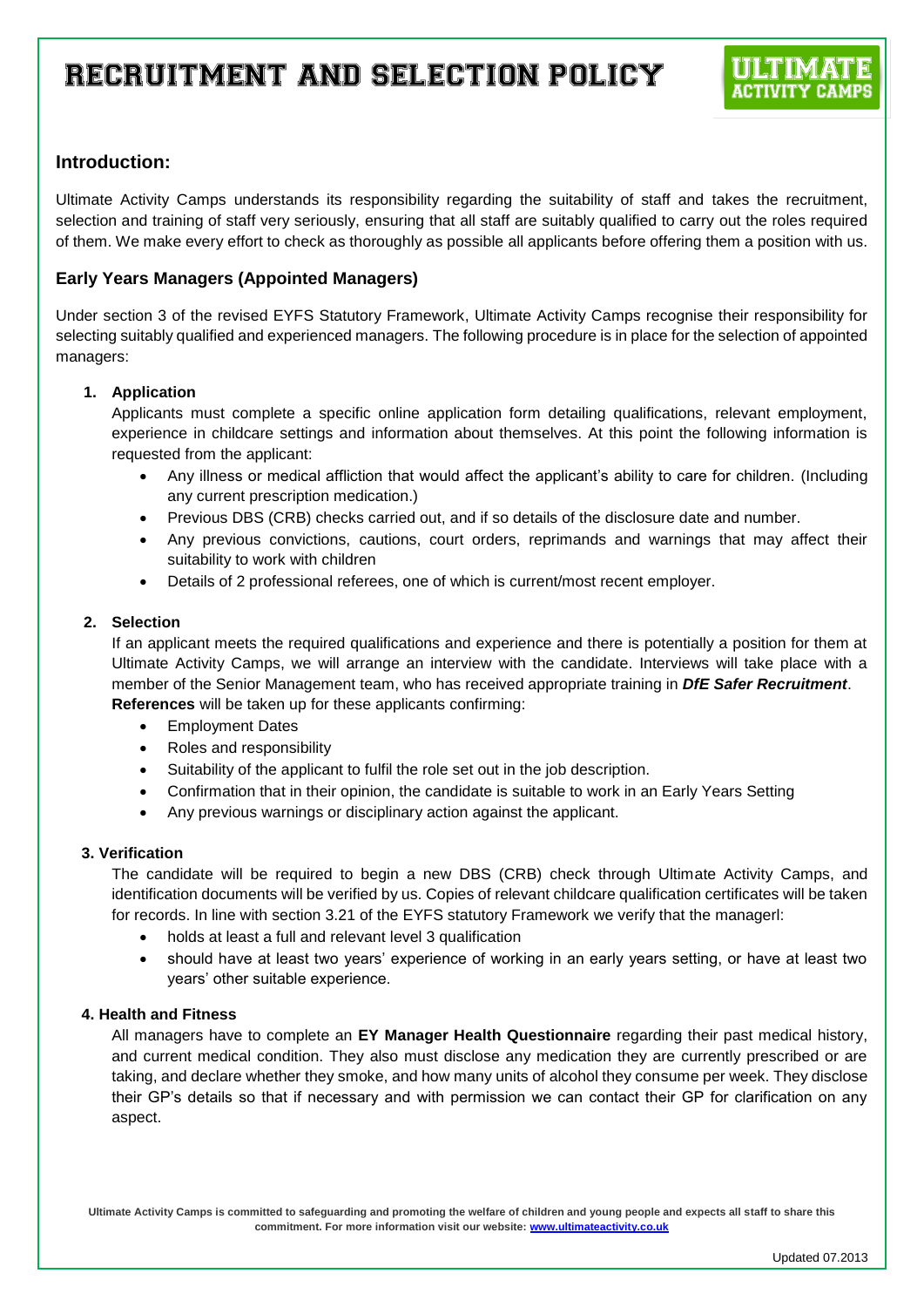# RECRUITMENT AND SELECTION POLICY

## **5. Training**

All managers are required to attend our staff training course, which as well as everything to do with our activity programme, includes all essential emergency procedures, safeguarding training, health and safety and risk assessment training and our equal opportunities policy. During this training managers are expected to demonstrate a thorough understanding of the EYFS and how it can be put into practice at our camps.

This rigorous recruitment and selection process ensures that before offering employment we ensure that our appointed manager candidates are suitably qualified, experienced, fit and healthy and knowledgeable of the EYFS in order to successfully fulfil the requirements of them.

Through a thorough programme of training, ongoing support, and appraisal do we ensure our staff are able to successfully deliver the EYFS.

# **Recruitment Procedure (all staff):**

### **1. Application**

Applicants must complete a specific online application form detailing qualifications, relevant employment, experience in childcare settings and information about themselves. At this point the following information is requested from the applicant:

- Any illness or medical affliction that would affect the applicant's ability to care for children. (Including any current prescription medication.)
- Previous DBS (CRB) checks carried out, and if so details of the disclosure date and number.
- Any previous convictions, cautions, court orders, reprimands and warnings that may affect their suitability to work with children
- Details of 2 professional referees, one of which is current/most recent employer.

## **2. Selection**

If an applicant meets the required qualifications and experience and there is potentially a position for them at Ultimate Activity Camps, we will invite the candidate to our interview and assessment day. This occurs for ALL positions, not just for the managerial roles. Interviews will take place with a member of the Senior Management team, who has received appropriate training in *DfE Safer Recruitment*.

References will be taken up for these applicants confirming:

- Employment Dates
- Roles and responsibility
- Suitability of the applicant to fulfil the role set out in the job description.
- Confirmation that in their opinion, the candidate is suitable to work in an Early Years Setting
- Any previous warnings or disciplinary action against the applicant

Subject to a satisfactory interview, the result of an Enhanced DBS (CRB) disclosure and ISA barred list check, and the return of satisfactory references Ultimate Activity Camps may offer a position to the applicant.

### **DBS (CRB) Clearance of Staff**

Ultimate Activity Camps will make every effort to clear all staff prior to the start of camp (Enhanced DBS (CRB) form). The clearance process will begin as soon as a member of staff is appointed to ensure as far as possible all clearances are received before the start of camp. However due to late application or delays in the process it may be the case that employees contracts may begin before the form has been received. If this is the case, we will accept a DBS or CRB clearance from an old employer, if it is less than 12 months old and we have received appropriate references from that employer. If this is not the case an employee may not be able to begin their work until their clearance has been received. In some circumstances and if the size of the camp allows, this member of staff may be able to assist on camp but will never be allowed unsupervised access to children and act as an assistant to another member of staff. The Camp Manager and all staff will be informed and appropriate arrangements will be made if this is the case. This member of staff will not receive a "DBS Clear" staff ID badge.

**Ultimate Activity Camps is committed to safeguarding and promoting the welfare of children and young people and expects all staff to share this commitment. For more information visit our website[: www.ultimateactivity.co.uk](http://www.ultimateactivity.co.uk/)**